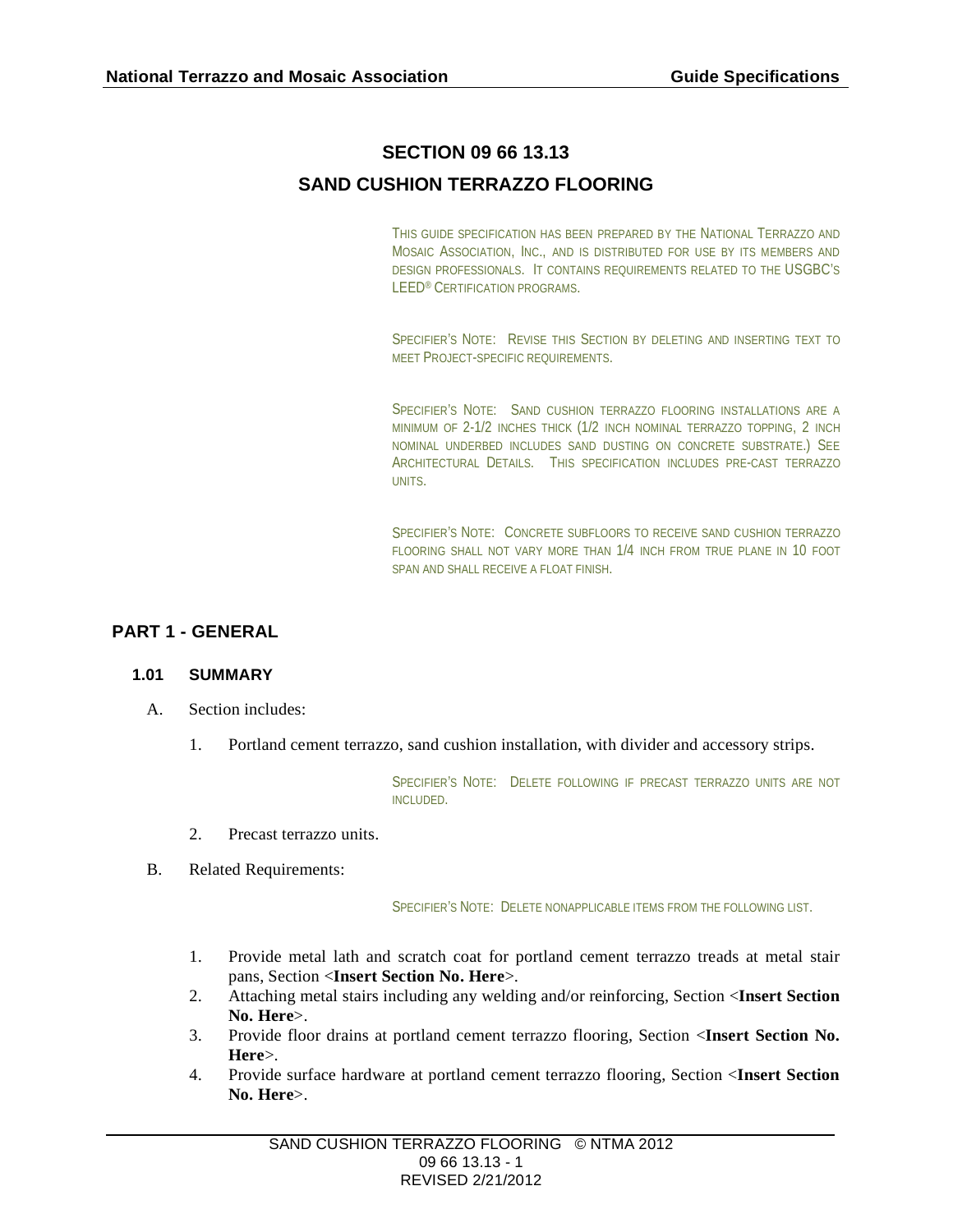- 5. Setting metal base beads, Section <**Insert Section No. Here**>.
- 6. Concrete subfloor, Section <**Insert Section No. Here**>.

#### **1.02 DEFINITIONS**

A. NTMA: National Terrazzo and Mosaic Association, Inc.

#### **1.03 PREINSTALLATION MEETINGS**

- A. Preinstallation Conference: The General Contractor shall conduct a conference at Project site before Terrazzo Contractor begins installation.
	- 1. The General Contractor shall invite Terrazzo Contractor, the Architect, and representatives of the Owner.
	- 2. Review methods and procedures related to terrazzo including, but not limited to, the following:
		- a. Inspect and discuss condition of substrate and other preparatory work performed by other trades.
		- b. Review and finalize construction schedule and verify availability of materials, Installer's personnel, equipment, and facilities needed to make progress and avoid delays.
		- c. Review terrazzo mixes and patterns.
		- d. Review custom terrazzo mixes, designs, and patterns.
		- e. Coordination with the Work of other Installers.

# **1.04 ACTION SUBMITTALS**

A. Product Data: Terrazzo Contractor shall submit Product Data for each type of product required for installation including:

> SPECIFIER'S NOTE: RETAIN ONLY THOSE ITEMS WHICH APPLY TO PROJECT IN THE FOLLOWING LISTING.

- 1. Strip materials.
- 2. Sealer.
- 3. Cement.
- B. LEED Submittals: Terrazzo Contractor shall submit the following:

SPECIFIER'S NOTE: RETAIN ONLY THOSE SUBMITTALS WHICH APPLY TO PROJECT IN THE FOLLOWING LISTING.

- 1. Product Data for Credit MR 4: For products having recycled content, submit documentation indicating percentages by weight of postconsumer and preconsumer recycled content.
	- a. Include statement indicating cost for each product having recycled content.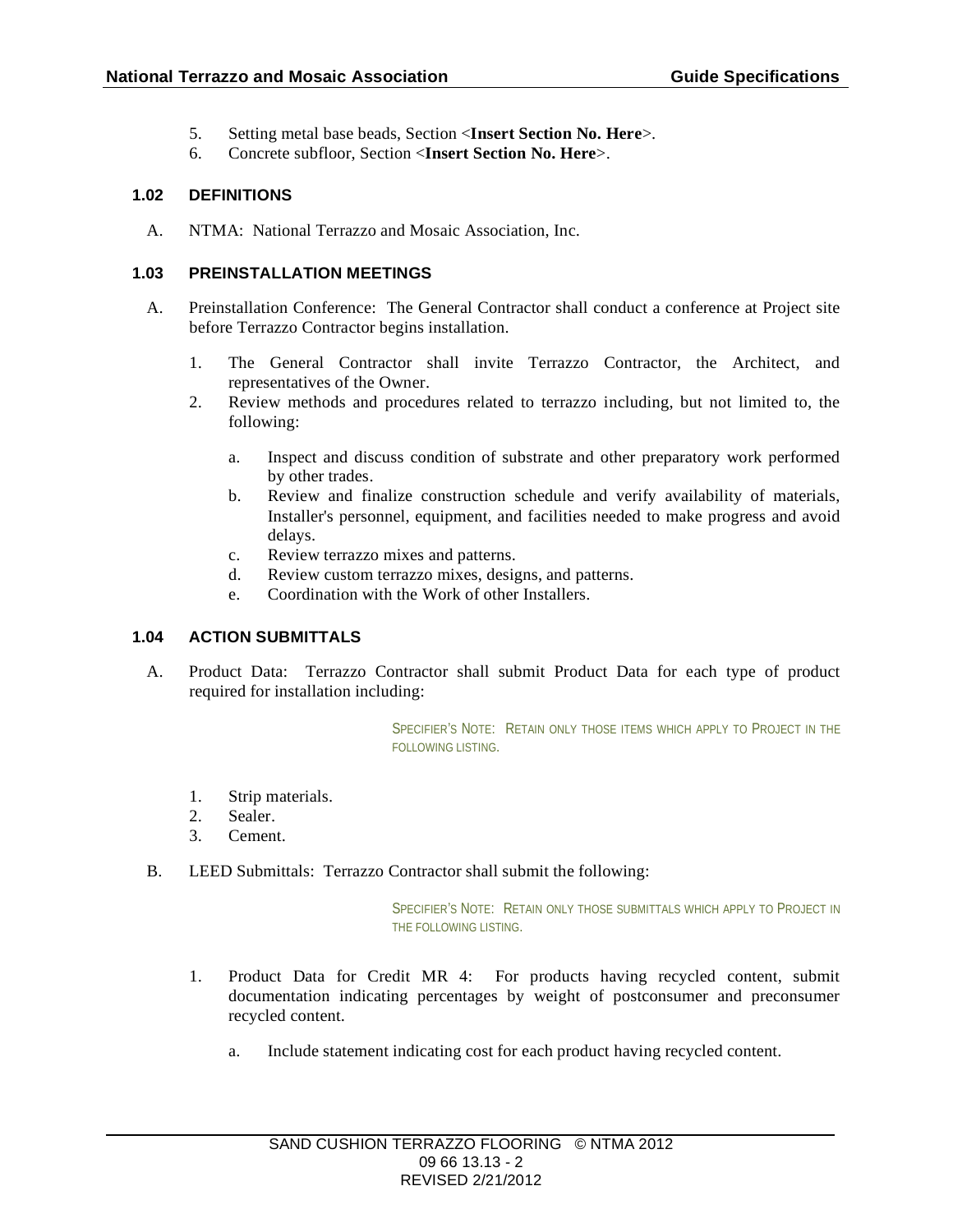- 2. Product Certificates for Credit MR 5: For products and materials required to comply with requirements for regional materials, submit documentation indicating location and distance from Project of material manufacturer and point of extraction, harvest, or recovery for each raw material.
	- a. Include statement indicating cost for each regional material and the fraction by weight that is considered regional.

SPECIFIER'S NOTE: "PRODUCT DATA FOR CREDIT IEQ 4.1" SUBPARAGRAPH BELOW APPLIES TO LEED-NC, LEED-CI, AND LEED-CS; COORDINATE WITH REQUIREMENTS FOR ADHESIVES.

3. Product Data for Credit IEQ 4.1: For adhesives, submit documentation including printed statement of VOC content.

> SPECIFIER'S NOTE: "PRODUCT DATA FOR CREDIT IEQ 4.3" SUBPARAGRAPH BELOW APPLIES TO LEED-NC, LEED-CI, AND LEED-CS; COORDINATE WITH REQUIREMENTS FOR SEALERS.

4. Product Data for Credit IEQ 4.3: For sealers, submit documentation including printed statement of VOC content.

> SPECIFIER'S NOTE: "LABORATORY TEST REPORTS FOR CREDITIEQ 4" SUBPARAGRAPH BELOW APPLIES TO LEED FOR SCHOOLS.

5. Laboratory Test Reports for Credit IEQ 4: For flooring system including adhesives and sealers, submit documentation indicating that products comply with the testing and product requirements of the California Department of Health Services' "Standard Practice for the Testing of Volatile Organic Emissions from Various Sources Using Small-Scale Environmental Chambers."

> SPECIFIER'S NOTE: SHOP DRAWINGS MAY NOT BE REQUIRED FOR SMALL AREAS OR SIMPLE DESIGNS. DELETE FOLLOWING PARAGRAPH IF SHOP DRAWINGS ARE NOT REQUIRED.

C. Shop Drawings: Terrazzo Contractor shall prepare and submit Shop Drawings that include plans, elevations, sections, component details, and attachments to other work. Include terrazzo installation requirements. Show layout of the following:

> SPECIFIER'S NOTE: RETAIN ONLY THOSE ITEMS WHICH APPLY TO PROJECT IN THE FOLLOWING LISTING.

- 1. Divider strips.
- 2. Expansion-joint materials.
- 3. Accessory strips.
- 4. Abrasive strips.
- 5. Stair treads, risers, and landings.
- 6. Terrazzo patterns.
- 7. <**Insert requirements**>.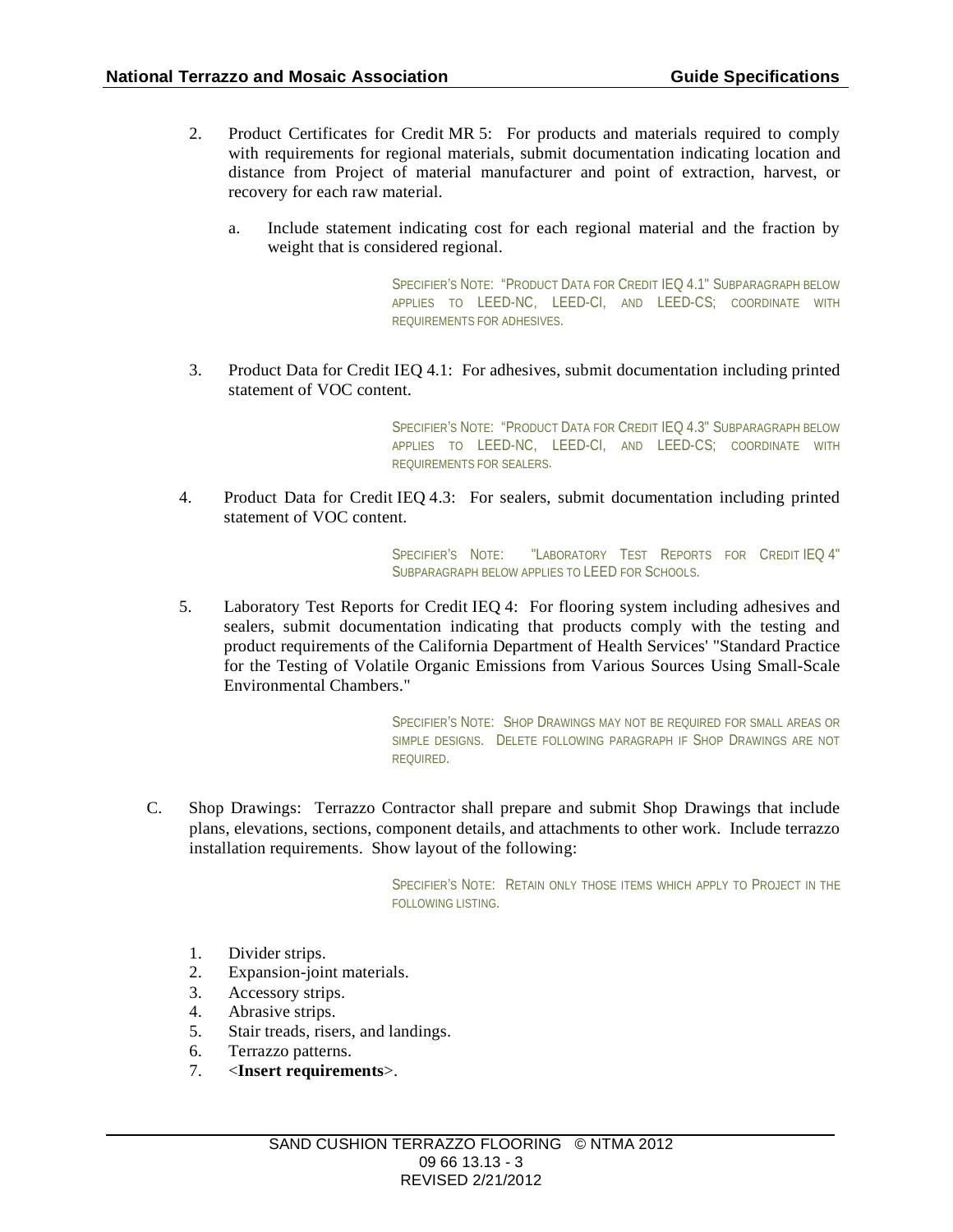SPECIFIER'S NOTE: KEEP PARAGRAPH BELOW FOR RELATIVELY SMALL AND SIMPLE PROJECTS WHERE TERRAZZO COLORS AND PATTERNS HAVE ALREADY BEEN SELECTED. DELETE PARAGRAPH IF KEEPING "SAMPLES FOR INITIAL SELECTION" OR "SAMPLES FOR VERIFICATION" PARAGRAPHS BELOW.

- D. Samples:
	- 1. Terrazzo Contractor shall prepare and submit a maximum of three samples, sizes [**6 by 6 inches**] [**12 by 12 inches**] for each color and type of terrazzo specified.

SPECIFIER'S NOTE: DELETE FOLLOWING PARAGRAPH IF PRECAST TERRAZZO IS NOT USED.

2. Terrazzo Contractor shall submit three samples, sizes **[6 by 6 inches] [12 by 12 inches]**  for each color and type of precast terrazzo specified.

> SPECIFIER'S NOTE: KEEP PARAGRAPH BELOW FOR PROJECTS WHERE TERRAZZO COLORS WILL BE SELECTED DURING CONSTRUCTION FROM NTMA "COLOR PALETTE BROCHURE." DELETE PARAGRAPH WHERE TERRAZZO COLORS HAVE BEEN SELECTED AND ARE INDICATED ON THE DRAWINGS AND SPECIFICATIONS.

E. Samples for Initial Selection: Terrazzo Contractor shall submit NTMA "Color Palette Brochure" showing full range of colors and patterns available for each terrazzo type.

> SPECIFIER'S NOTE: KEEP PARAGRAPH BELOW FOR LARGER AND MORE COMPLEX PROJECT. DELETE PARAGRAPH WHERE TERRAZZO COLORS HAVE BEEN SELECTED AND ARE INDICATED ON THE DRAWINGS AND SPECIFICATIONS.

- F. Samples for Verification: Terrazzo Contractor shall prepare and submit samples for each type, material, color and pattern of terrazzo and accessory required showing the full range of color, texture, and pattern variations expected.
	- 1. Terrazzo: [**6 by 6 inch**] [**12 by 12 inch**] Samples
	- 2. Accessories: 6 inch long Samples of each type and kind of exposed strip item required.

SPECIFIER'S NOTE: DELETE FOLLOWING PARAGRAPH IF PRECAST TERRAZZO IS NOT USED.

3. Precast Terrazzo Units: Samples, sizes **[6 by 6 inches] [12 by 12 inches]** for each color and type of precast terrazzo specified.

#### **1.05 INFORMATIONAL SUBMITTALS**

- A. Qualification Data: Terrazzo Contractor shall submit two copies of qualification data for Installer.
	- 1. Include list of projects indicating name and location of project, name of Owner, name and contact information for General Contractor, and name and contact information for Architect.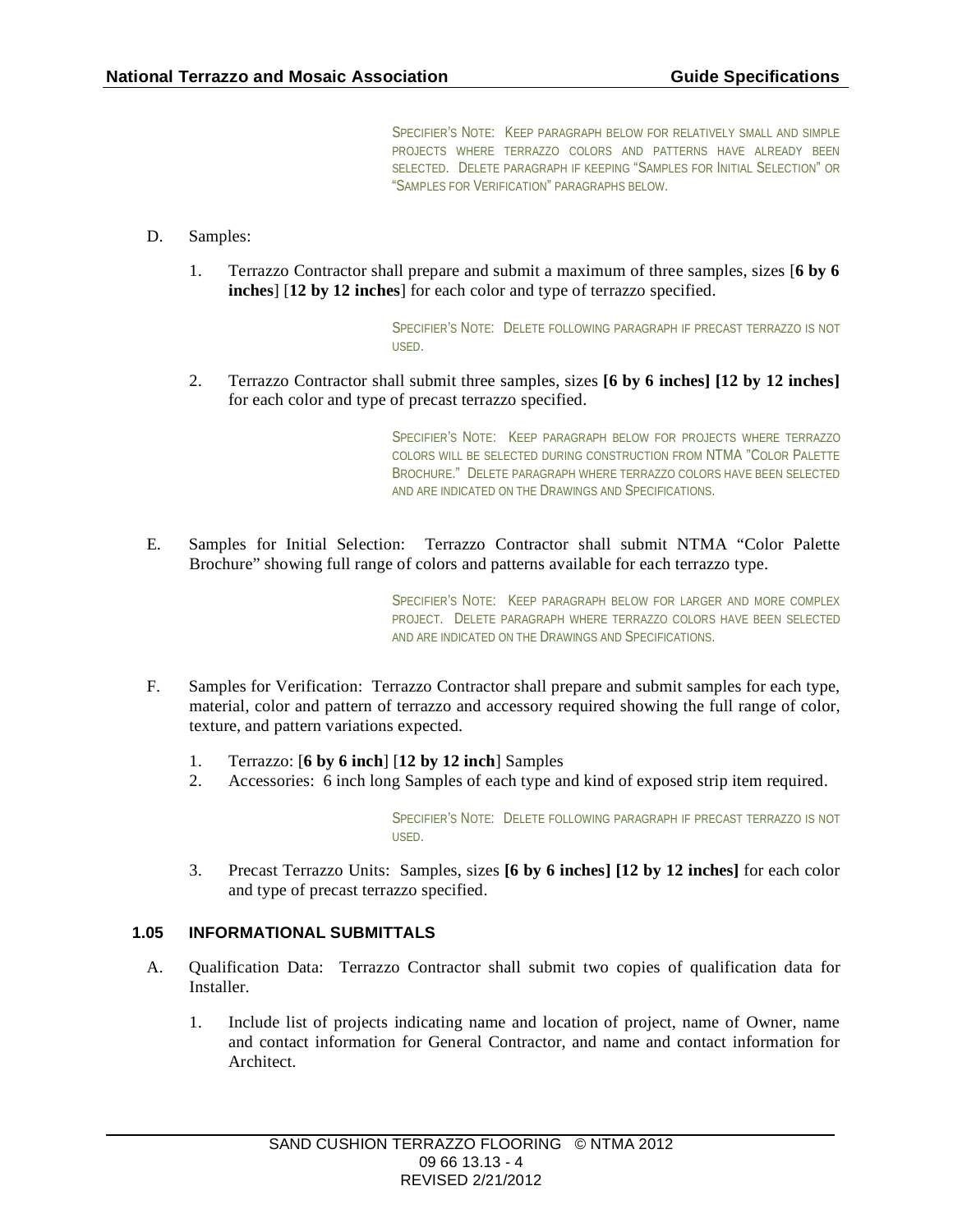2. Include letter from NTMA with the name of the Project and name of member, stating current member status.

# **1.06 CLOSEOUT SUBMITTALS**

A. Maintenance Literature: Terrazzo Contractor shall submit two copies of NTMA maintenance recommendations.

# **1.07 QUALITY ASSURANCE**

- A. Acceptable Suppliers: A firm experienced in manufacturing products in accordance with NTMA standards and with a record of successful in-service performance, as well as sufficient production capacity to produce required materials.
- B. Acceptable Terrazzo Contractor: A Contractor Member of NTMA whose work has resulted in construction with a record of successful in-service performance.
	- 1. Installer shall have completed terrazzo installations within the past 5 years of scale and complexity similar to the proposed installation.
- C. Terrazzo Standards: Terrazzo Contractor shall furnish materials and install terrazzo according to NTMA's "Terrazzo Specifications and Design Guide" and with written recommendations for terrazzo type indicated unless more stringent requirements are specified.
- D. Source Limitations for Aggregates: Terrazzo Contractor shall obtain each color, grade, type, and variety of granular materials from sources capable of providing materials of consistent quality in appearance and physical properties.

SPECIFIER'S NOTE: SIZE OF MOCKUP SHOULD BE DEPENDENT TO NUMBER OF COLORS AND PATTERNS. USUALLY A MOCKUP OF 50 TO 100 SQ. FT. SHOULD BE SUFFICIENT. DETAIL MOCKUP DESIRED ON DRAWINGS. KEEP REQUIREMENTS FOR MOCKUP FOR LARGER AND MORE COMPLEX PROJECTS.

E. Mockups: Terrazzo Contractor shall construct mockup if required in bid or scope of work documents to verify selections made under Sample submittals and to demonstrate aesthetic effects and set quality standards for materials and execution.

> SPECIFIER'S NOTE: KEEP PARAGRAPH BLOW WHERE A MOCKUP HAS BEEN SHOWN ON DRAWINGS.

- 1. Build mockup as indicated on Drawings.
- 2. Approved mockups may become part of the completed Work if undisturbed at time of Substantial Completion.

# **1.08 DELIVERY, STORAGE AND HANDLING**

A. Materials shall be delivered to Project site in supplier's original wrappings and containers, labeled with source or manufacturer's name, material or product brand name, and lot number if any.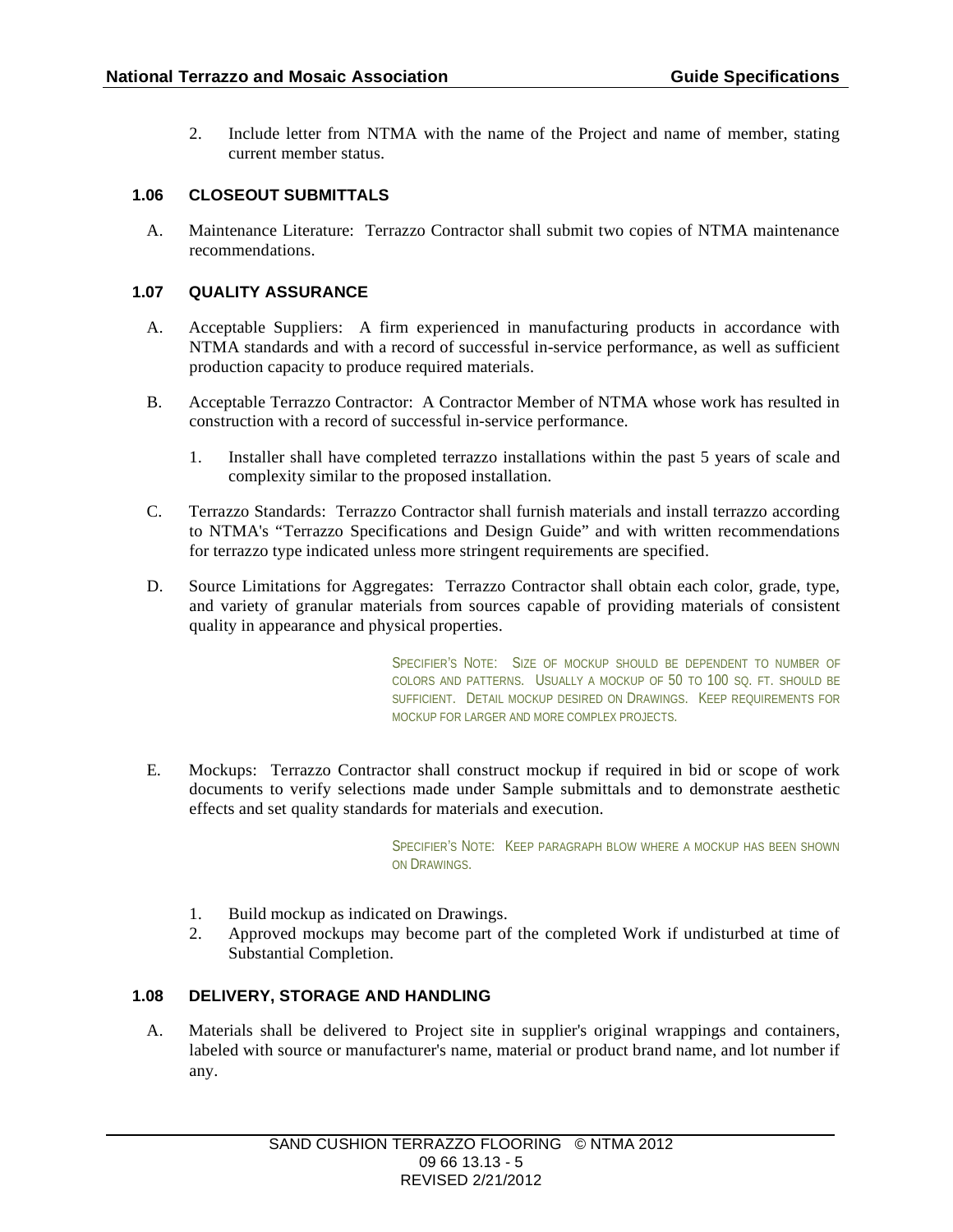B. Materials shall be stored in their original, undamaged packages and containers.

# **1.09 PROJECT CONDITIONS**

- A. General Contractor shall provide sufficient water, temporary heat and light, and adequate electric power with suitable outlets connected and distributed for use within 100 feet of any working space.
- B. General Contractor shall provide temporary enclosures and other suitable methods to protect adjacent spaces from damage during installation.
	- 1. Maintain ambient temperatures in the area to receive terrazzo at not less than 50 deg. F.
	- 2. Maintain adequate ventilation in the area to receive terrazzo.
- C. Terrazzo Contractor shall protect other adjacent work from water and dust generated by grinding operations.

# **1.10 GUARANTEE**

A. One year from date of completion of terrazzo installation.

# **PART 2 - PRODUCTS**

# **2.01 PERFORMANCE REQUIREMENTS**

- A. Recycled Content of Portland Cement Terrazzo Flooring Materials: Provide **[steel reinforcing] [and] [decorative aggregates]** with a postconsumer recycled content plus onehalf of preconsumer recycled content not less than <**Insert number**> percent.
- B. Regional Materials: Provide **[portland cement]** [**marble chips**] **[decorative aggregate] [and] [sand]** that has been extracted, harvested, or recovered, as well as manufactured within 500 miles of Project site.

SPECIFIER'S NOTE: RETAIN "LOW-EMITTING MATERIALS" PARAGRAPH BELOW IF REQUIRED FOR LEED FOR SCHOOLS CREDIT IEQ 4.

C. Low-Emitting Materials: Flooring system shall comply with the testing and product requirements of the California Department of Health Services' "Standard Practice for the Testing of Volatile Organic Emissions from Various Sources Using Small-Scale Environmental Chambers."

# **2.02 MATERIALS**

SPECIFIER'S NOTE: SELECT WHITE OR GRAY CEMENT. BOTH WHITE AND GRAY PORTLAND CEMENT MAY NOT BE UNIFORM IN COLOR AND MAY PRODUCE A VARIATION OF SHADE IN THE MATRIX.

- A. Portland Cement: ASTM C 150, Type 1, [**white**][**gray**].
- B. Water: Potable.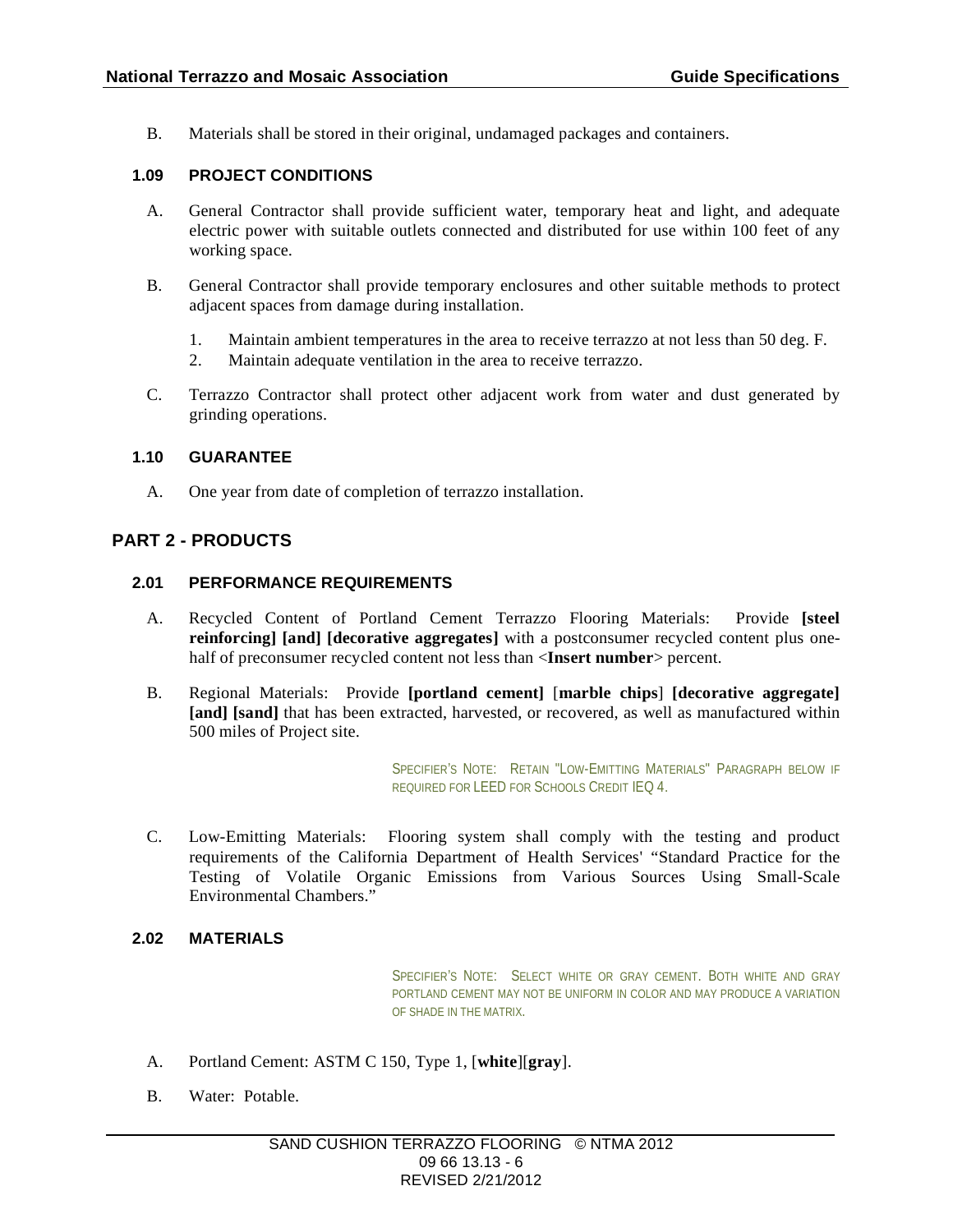C. Sand: ASTM C 33/C33M, clean, washed, and locally available.

SPECIFIER'S NOTE: RETAIN "RECYCLED CONTENT OF PORTLAND CEMENT TERRAZZO FLOORING" SUBPARAGRAPH BELOW TO SPECIFY RECYCLED CONTENT IF APPLYING FOR LEED CREDIT MR 4.

D. Marble Chips:

SPECIFIER'S NOTE: MARBLE AGGREGATES ARE USUALLY NO. 1 AND NO. 2 SIZE FOR STANDARD TERRAZZO INSTALLATION AND UP TO NO. 1 THROUGH NO. 5 FOR VENETIAN TERRAZZO. SPECIFY SIZES IN TERRAZZO MIX PARAGRAPH IF REQUIRED.

- 1. Size: Conform with NTMA gradation standards
- 2. Abrasion and Impact Resistance: Not more than 40 percent loss when tested in accordance with ASTM C 131
- 3. Chips shall contain no deleterious or foreign matter

SPECIFIER'S NOTE: PORTLAND CEMENT TERRAZZO USUALLY ONLY INCLUDES MARBLE CHIPS. OTHER DECORATIVE MATERIALS (SYNTHETIC SHIPS, METAL, GLASS, PORCELAIN, ETC.) THAT DO NOT COMPLY WITH REQUIREMENTS SPECIFIED ABOVE MAY BE USED AFTER CONSULTING WITH THE TERRAZZO CONTRACTOR FOR SPECIFIC USAGE GUIDELINES AND RECOMMENDATIONS.

E. Divider Strips:

SPECIFIER'S NOTE: NORMAL SINGLE DIVIDER STRIPS, REGARDLESS OF THICKNESS, INSERTED IN THE SAND CUSHION UNDERBED UP TO FOUR FIVE ON CENTER FOR 3-1/2- INCH THICK TERRAZZO (INCLUDING TOPPING) AND FOUR FEET ON CENTER FOR 3-INCH THICK TERRAZZO, PROVIDE AMPLE CONTROL OF THE ANTICIPATED SHRINKAGE THAT WILL TAKE PLACE WHEN THE TERRAZZO IS INSTALLED IN ACCORDANCE TO THESE SPECIFICATIONS AS EACH DIVIDER PICKS UP A MINUTE AMOUNT OF THE CONTRACTION. CONSTRUCTION JOINTS IN THE STRUCTURAL SLAB HAVE NO BEARING ON THE PLACEMENT OF DIVIDER STRIPS IN A SAND CUSHION SYSTEM DUE TO THE USE OF AN ISOLATION MEMBRANE. EXPANSION JOINT COVERS ARE THE RESPONSIBILITY OF OTHERS TO DESIGN, FURNISH AND PROPERLY INSTALL IN THE EVENT THAT THEY ARE REQUIRED.

- 1. Material: [**White alloy of zinc**][**Brass**]
- 2. Strip Thickness: 16 gauge.

SPECIFIER'S NOTE: DELETE FOLLOWING SUBPARAGRAPH IF HEAVY TOP DIVIDER STRIPS ARE NOT USED

- 3. Heavy Top Strips:
	- a. Material: [**White alloy of zinc**][**Brass**] with zinc galvanized leg.
	- b. Thickness: [**1/8 inch**][**1/4 inch**][**3/8 inch**].
- 4. Depth for Standard Topping: 1-1/4 inches.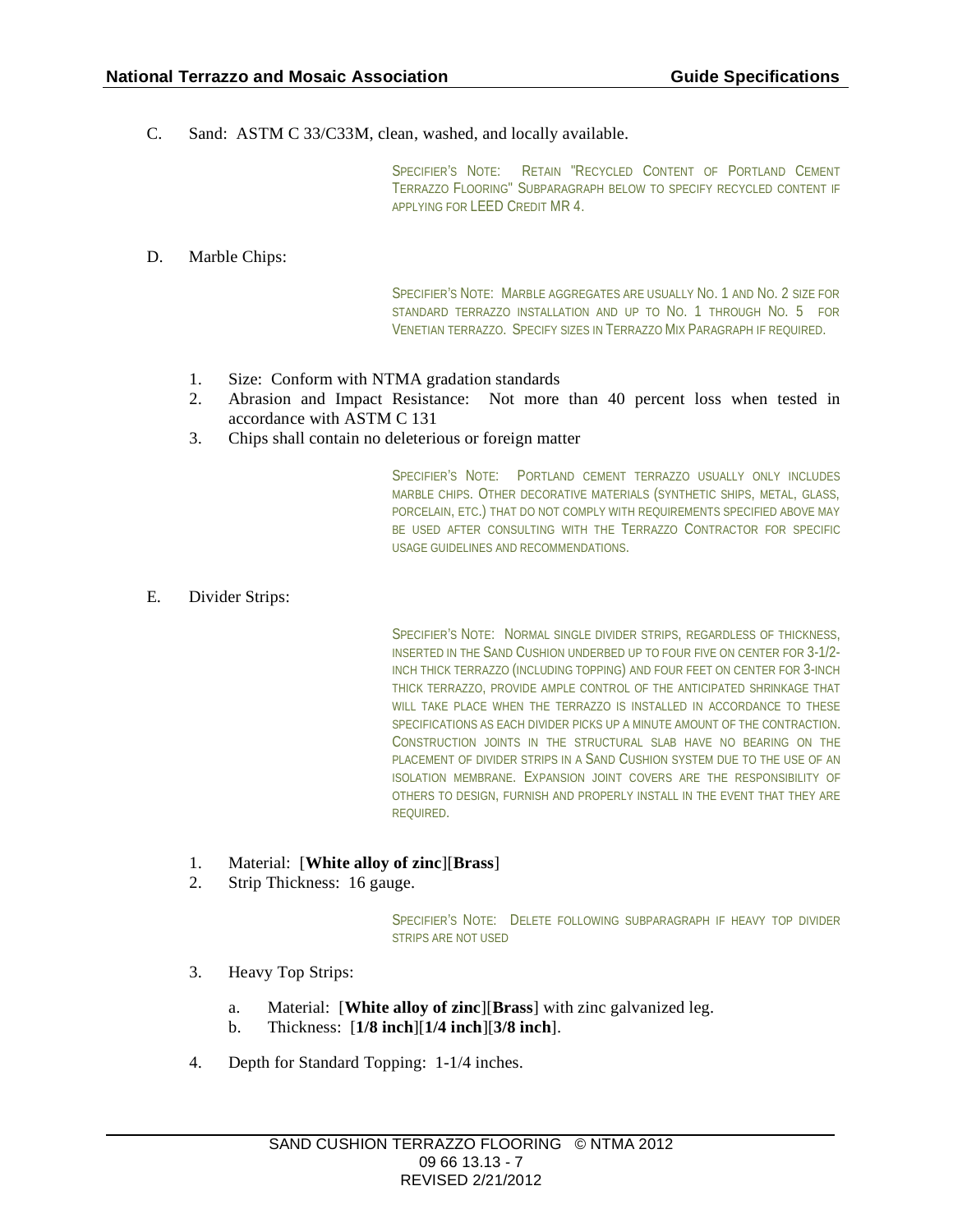SPECIFIER'S NOTE: SELECT PARAGRAPH ABOVE AND DELETE FOLLOWING FOR STANDARD 1/2 INCH TOPPING OR DELETE ABOVE AND RETAIN FOLLOWING PARAGRAPH FOR 3/4 INCH VENETIAN TOPPING.

5. Depth for Venetian Terrazzo: 1-1/2 inches for Venetian Terrazzo

SPECIFIER'S NOTE: DELETE FOLLOWING IF ABRASIVE STRIPS ARE NOT INCLUDED.

- F. Abrasive Strips: [**Three-line**] [**Two-line**] [**One-line**] [**Abrasive nosing strip and two-line**] <**Insert requirements**> abrasive inserts at nosing. Silicon carbide or aluminum oxide, or combination of both, in epoxy resin binder and set in channel
	- 1. Width: 1/2 inch.
	- 2. Depth: As required by terrazzo thickness.
	- 3. Length: **[4 inches less than stair width] [As indicated**] <**Insert dimension**>.
	- 4. Color: [**Black**] [**Darker than terrazzo, as selected by Architect**] <**Insert requirements**>.
- G. Colorants: Alkali-resistant color stable pigments.

SPECIFIER'S NOTE: NOTE: REFER TO NTMA INFORMATION GUIDE FOR FURTHER INFORMATION.

H. Steel Reinforcing: ASTM A 185, galvanized welded wire mesh, **[4 by 4 by 14 ga.][2 by 2 by 16 ga.]**

> SPECIFIER'S NOTE: RETAIN THE FOLLOWING ONLY FOR POURED-IN-PLACED INSTALLATIONS OVER STEEL STAIRS.

- I. Steel Wire Lath: ASTM A 185, galvanized welded wire mesh, 2 by 2 by 16 ga.
- J. Isolation Membrane: ASTM D 2103 Type 13300, 4 mil. polyethylene sheeting or, 15 pound unperforated roofing felt complying with ASTM D 226.

SPECIFIER'S NOTE: CURING MAY NOT BE NECESSARY UNDER VERY HUMID CONDITIONS.

K. Curing Materials: Water or polyethylene sheeting.

# **2.03 PRECAST TERRAZZO**

- A. General: Terrazzo Contractor shall provide precast terrazzo units as indicated on Drawings and as specified.
- B. Precast Terrazzo Base: Minimum 3/4-inch-thick, reinforced, portland cement terrazzo units cast in maximum lengths possible, but not less than 36 inches. Comply with manufacturer's written recommendations for fabricating precast terrazzo base units in sizes and profiles indicated.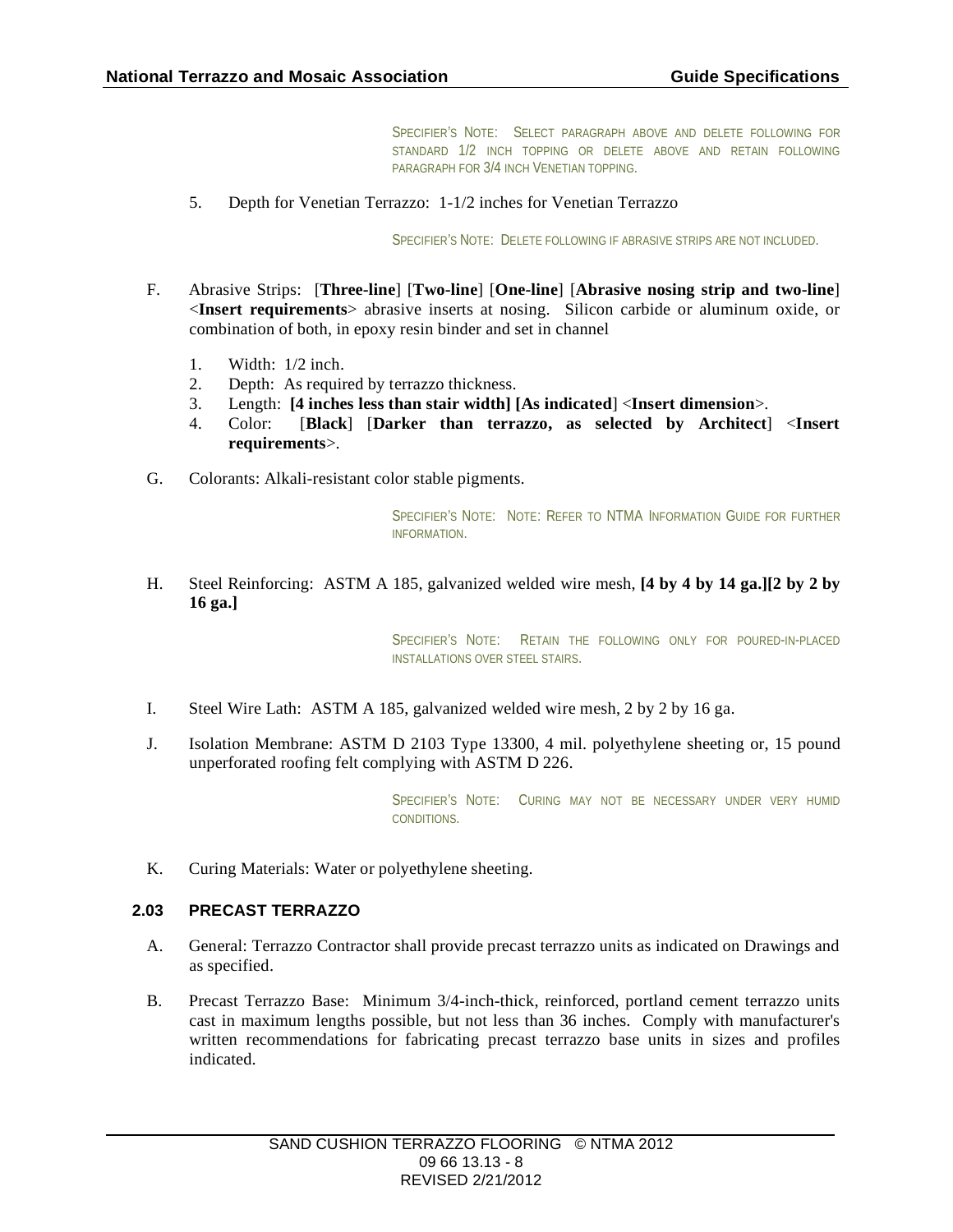1. Type: [**As indicated**] [**Coved with minimum 3/4-inch radius**] [**Straight**] [**Splayed**] <**Insert requirements**>.

> SPECIFIER'S NOTE: RETAIN FIRST OPTION IN "TOP EDGE" SUBPARAGRAPH BELOW IF TOP EDGE IS CONCEALED.

- 2. Top Edge: [**Straight, unfinished**] [**Beveled with polished top surface**] [**Radius edge with polished top surface**] <**Insert requirements**>.
- 3. Outside Corner Units: With finished returned edges or mitered at outside corner.
- 4. Color, Pattern, and Finish: [**As selected by Architect from full range of industry colors**] [**Match Architect's sample**] [**Match adjacent poured-in-place terrazzo flooring border**] [**Match adjacent poured-in-place terrazzo flooring field**] [**As indicated**]<**Insert requirements**>.

SPECIFIER'S NOTE: RETAIN "PRECAST TERRAZZO UNITS" PARAGRAPH BELOW FOR PRECAST TERRAZZO STAIR TREADS, RISERS, OR LANDINGS. FOLLOWING ASSUMES THAT PRECAST UNITS ARE FULLY SUPPORTED. DETAIL PROFILE, ANCHORAGE, AND OTHER REQUIREMENTS ON DRAWINGS OR INSERT BELOW. COPY AND RE-EDIT IF MORE THAN ONE TYPE IS REQUIRED; INSERT A UNIQUE DESIGNATION FOR EACH TYPE AND INDICATE LOCATIONS ON DRAWINGS. PRECAST TERRAZZO STAR UNITS ARE RECOMMENDED FOR INSTALLATION OVER CONCRETE, STEEL PLATE, OR STEEL PAN STAIRS.

- C. Precast Terrazzo Stair Units: Minimum [**2-inch-**] <**Insert dimension**> thick, reinforced, portland cement terrazzo stair units. Comply with manufacturer's written recommendations for fabricating precast terrazzo units in sizes and profiles indicated. Reinforce units as required by unit sizes, profiles, and thicknesses and as recommended by manufacturer. Finish exposed-to-view edges and reveals to match face finish. Ease exposed edges to 1/8-inch radius.
	- 1. Provide the following types of precast stair units:
		- a. Stair treads.
		- b. Stair risers.
		- c. Stair landings.
		- d. <**Insert item**>.

SPECIFIER'S NOTE: COORDINATE "COLOR, PATTERN, AND FINISH" SUBPARAGRAPH BELOW WITH ANY PRECAST UNITS IN LIST ABOVE. RE-EDIT IF TREADS, RISERS, OR LANDING UNITS ARE DIFFERENT.

2. Color, Pattern, and Finish: [**As selected by Architect from full range of industry colors**] [**Match Architect's sample**] [**Match adjacent poured-in-place terrazzo flooring border**] [**Match adjacent poured-in-place terrazzo flooring field**] [**As indicated**]<**Insert requirements**>.

> SPECIFIER'S NOTE: KEEP ONE OF THE FOLLOWING TYPES OF SETTING MATERIALS FOR INSTALLING PRECAST TERRAZZO OR KEEP BOTH IF SETTING MATERIAL IS TERRAZZO CONTRACTOR'S OPTION.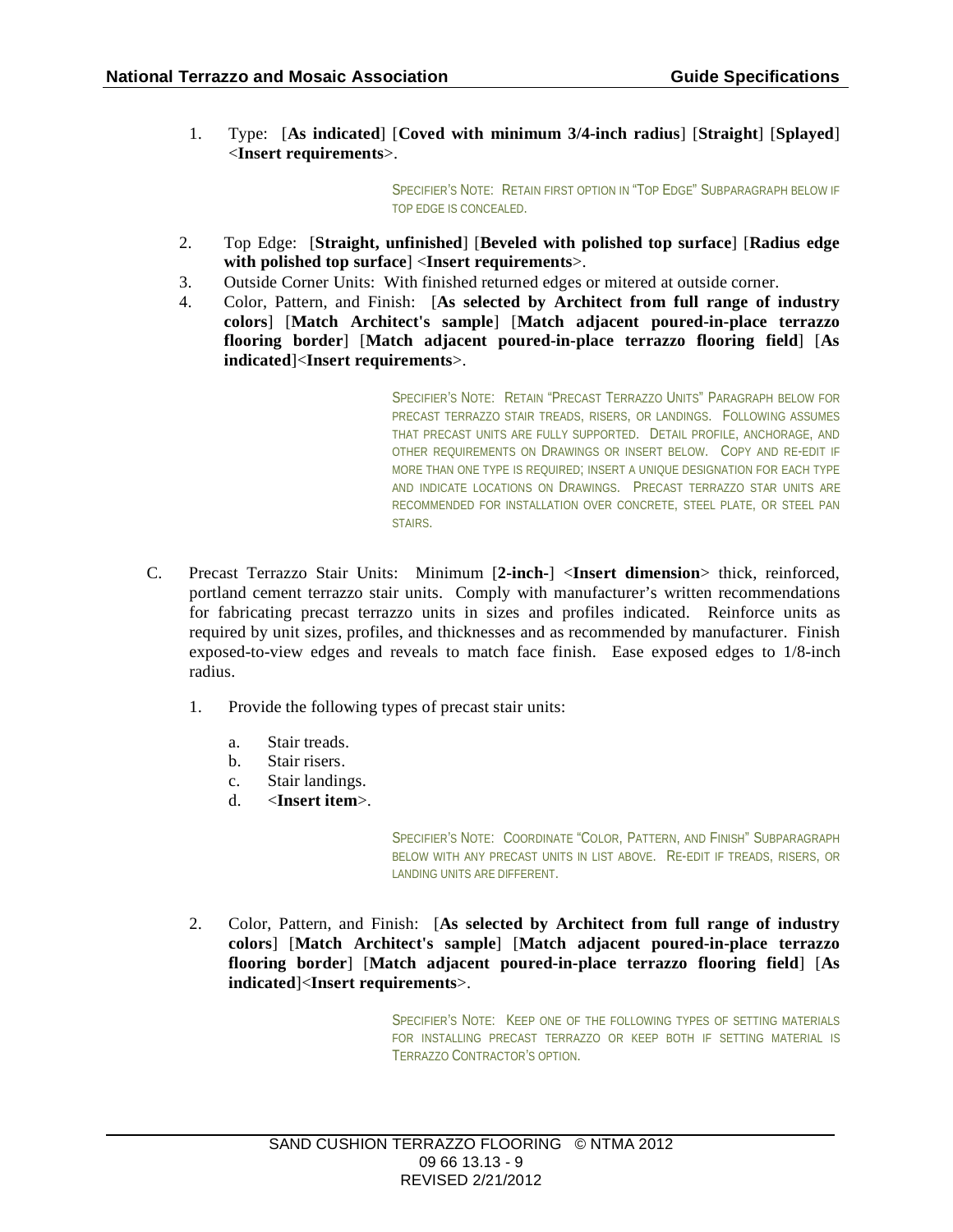SPECIFIER'S NOTE: EPOXY IS RECOMMENDED FOR INSTALLATION OVER STEEL SUBSTRATES BUT CAN BE USED WITH OTHER SUBSTRATES. THIN SET MORTAR IS NOT RECOMMENDED FOR METAL SUBSTRATES,

- D. Setting Materials for Precast Terrazzo:
	- 1. Latex-Portland Cement Mortar (Thin Set): ANSI A118.4.

SPECIFIER'S NOTE: EPOXY IS RECOMMENDED FOR INSTALLATION OVER STEEL SUBSTRATES BUT CAN BE USED WITH OTHER SUBSTRATES. THIN SET MORTAR IS NOT RECOMMENDED FOR METAL SUBSTRATES,

2. Epoxy Adhesive: Two component, compatible with terrazzo units and substrate[**.**][**, with a VOC content of 65 g/L or less when calculated according to 40 CFR 59, Subpart D (EPA Method 24).**][**, that complies with the testing and product requirements of the California Department of Health Services' "Standard Practice for the Testing of Volatile Organic Emissions from Various Sources Using Small-Scale Environmental Chambers."**]

#### **2.04 MISCELLANEOUS ACCESSORIES**

- A. Sealer: Terrazzo Contractor shall provide a non-ambering, clear sealer that is chemically neutral; does not impair terrazzo aesthetics or physical properties; is recommended by terrazzo matrix manufacturer. Sealers shall comply with the following:
	- 1. Comply with requirements of authorities having jurisdiction.

SPECIFIER'S NOTE: RETAIN ONLY ONE OPTION IN THE FOLLOWING PARAGRAPH.

- 2. Surface Friction: Not less than **[0.5 (OSHA)] [0.6 (ADA)]** according to ASTM D 2047.
- 3. Water Based Sealer Properties: With pH factor between 7 and 10.

SPECIFIER'S NOTE: RETAIN ONLY PARAGRAPH ABOVE TO RESTRICT SEALERS TO THOSE THAT ARE WATER BASED. RETAIN PARAGRAPH BELOW IF SOLVENT BASED SEALERS ARE PERMITTED.

4. Solvent Based Sealer Properties: Flashpoint at 80 deg. F according to ASTM D 56.

SPECIFIER'S NOTE: RETAIN PARAGRAPH BELOW IF REQUIRED FOR LEED-NC, LEED-CI, OR LEED-CS CREDIT IEQ 4.3.

5. Sealers shall have a VOC content of  $200 g/L$  or less when calculated according to 40 CFR 59, Subpart D (EPA Method 24).

#### **2.05 MIXES**

A. Terrazzo Selection: Terrazzo Contractor shall provide terrazzo mix(es) according to the following:

> SPECIFIER'S NOTE: NOTE: SELECT TYPE OR TYPES: STANDARD OR VENETIAN. VENETIAN TERRAZZO PERMITS A LARGER AGGREGATE SIZE AND REQUIRES A THICKER (3/4 INCH) TOPPING,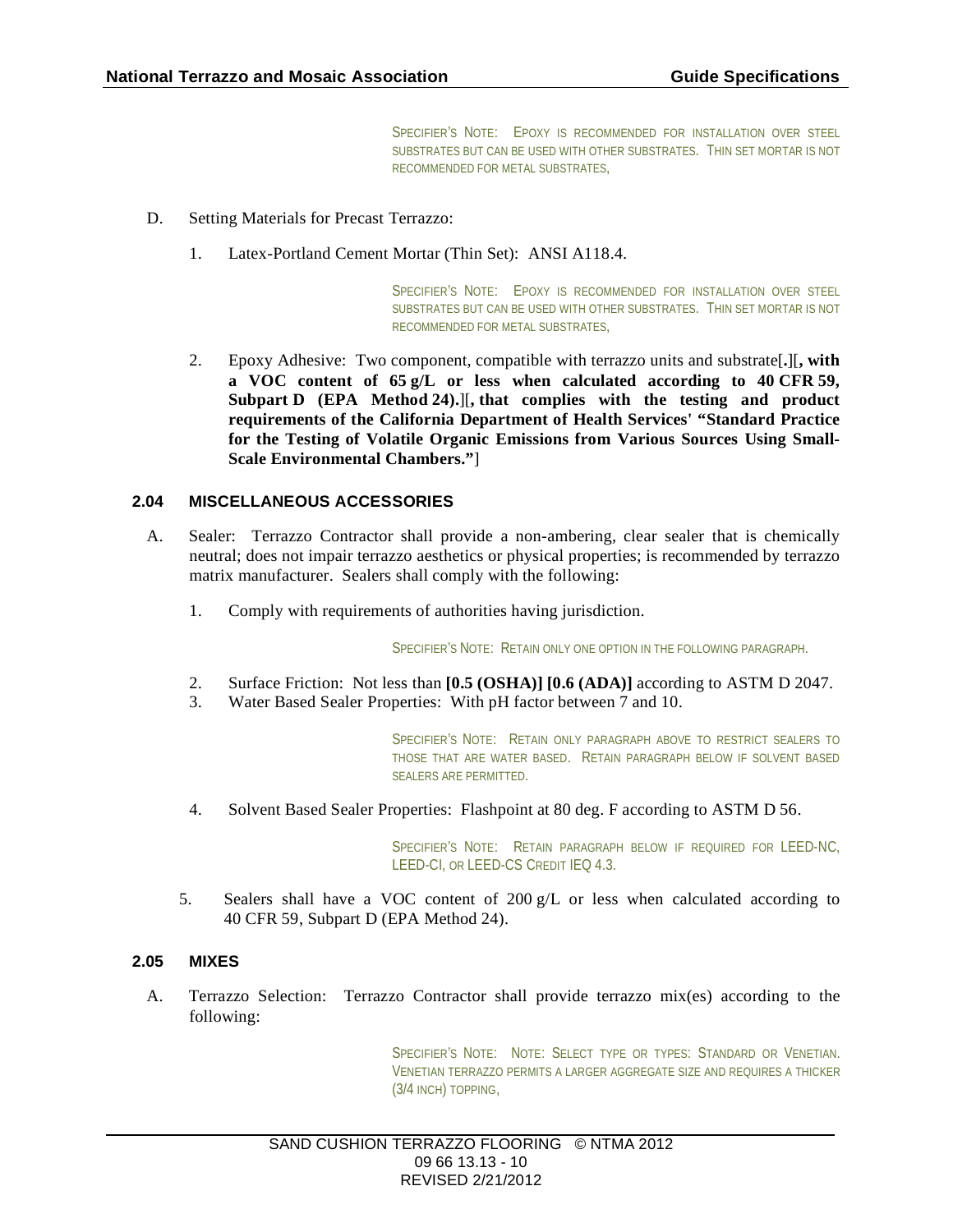1. Type: [**Standard**][**Venetian**]<**Insert Requirement**>.

SPECIFIER'S NOTE: USUALLY KEEP ONLY ONE OF THE FOLLOWING SUBPARAGRAPHS FOR SPECIFYING TERRAZZO MIX COLOR.

SPECIFIER'S NOTE: RETAIN FOLLOWING IF SPECIFYING A COLOR FROM A NTMA PLATE NO.

2. NTMA Plate No. <**Insert standard color terrazzo or Venetian terrazzo color plate no.**>

> SPECIFIER'S NOTE: RETAIN FOLLOWING IF COLOR WILL BE CHOSEN FROM A NTMA PLATE NO. AFTER CONTRACT IS AWARDED.

3. Mix Color: [**As selected by Architect from NTMA standard-terrazzo color plates**] [**As selected by Architect from NTMA Venetian-terrazzo color plates**] <**Insert NTMA color plate designation**>

> SPECIFIER'S NOTE: RETAIN FOLLOWING IF A CUSTOM COLOR HAS BEEN CHOSEN AND A MIX WILL BE SPECIFIED. MODIFY AS REQUIRED FOR DESIRED MIX. PERCENTAGES MUST ADD UP TO 100 PERCENT. COPY IF ADDITIONAL MIX REQUIREMENT ARE NEEDED. DO NOT KEEP THE FOLLOWING IF CHOOSING FROM NTMA'S STANDARD TERRAZZO PLATES.

- 4. Custom Mix Color and Pattern:
	- a. Color No. 1:
		- 1) Cement Color: [**White**][**Gray**]
		- 2) Chips: [**No. 1**][**No. 2**] <**insert grade of chip**> <**insert percentage**> percent
		- 3) Chips: [**No. 1**][**No. 2**] <**insert grade of chip**> <**insert percentage**> percent
		- 4) Chips: [**No. 1**][**No. 2**] <**insert grade of chip**> <**insert percentage**> percent
	- b. Color No. 2:
		- 1) Cement Color: [**White**][**Gray**]
		- 2) Chips: [**No. 1**][**No. 2**] <**insert grade of chip**> <**insert percentage**> percent
		- 3) Chips: [**No. 1**][**No. 2**] <**insert grade of chip**> <**insert percentage**> percent
		- 4) Chips: [**No. 1**][**No. 2**] <**insert grade of chip**> <**insert percentage**> percent
	- c. Color for Base:
		- 1) Cement Color: [**White**][**Gray**].
		- 2) Chips: [**No. 1**] <**insert grade of chip**> <**insert percentage**> percent
		- 3) Chips: [**No. 1**] <**insert grade of chip**> <**insert percentage**> percent
		- 4) Chips: [**No. 1**] <**insert grade of chip**> <**insert percentage**> percent

SPECIFIER'S NOTE: RETAIN FOLLOWING IF A CUSTOM COLOR HAS BEEN CHOSEN AND MATCHING AN APPROVED SAMPLE WILL BE REQUIRED OR IF TERRAZZO IS REQUIRED TO MATCH AN EXISTING INSTALLATION.

5. Custom Mix Color and Pattern: [**Match Architect's sample**] [**Match existing**].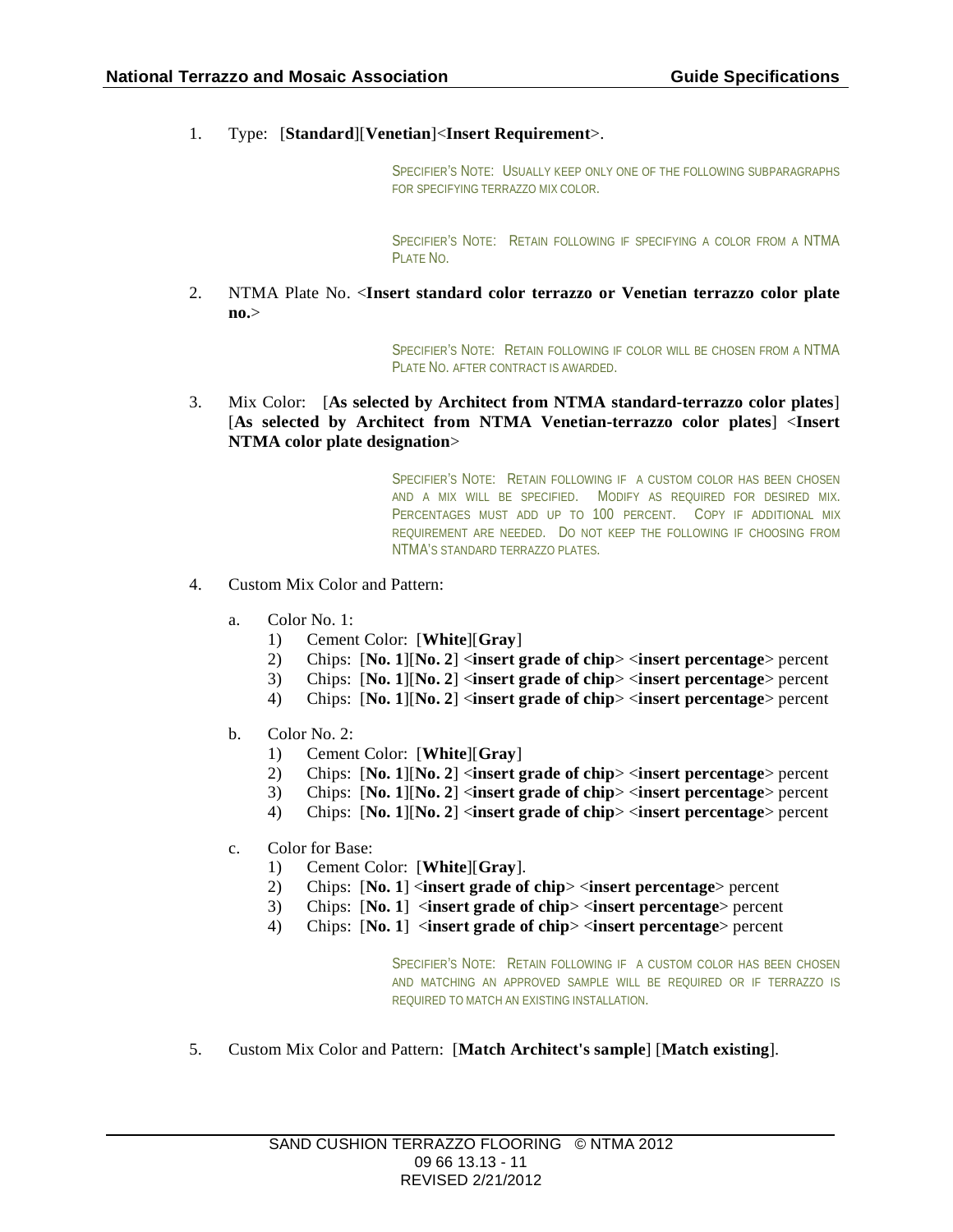- B. Proportions: Terrazzo Contractor shall proportion materials for underbed and topping mixes as follows:
	- 1. Underbed: One part portland cement to four parts sand and sufficient water to provide workability at as low a slump as possible.

SPECIFIER'S NOTE: RETAIN THE FOLLOWING ONLY FOR POLIRED IN PLACEMENT OVER STEEL STAIRS.

- 2. Scratch Coat: One part portland cement to three to four parts sand and sufficient water to provide workability at as low a slump as possible.
- 3. Terrazzo Topping: One 94-lb. bag of portland cement per 150 lb. of marble chips[**, color pigment,]** and sufficient potable water to produce a workable mix.
- C. Mixing: Terrazzo Contractor shall mix underbed and topping as follows:
	- 1. Underbed:
		- a. Charge and mix sand and portland cement.
		- b. Add water and mix.
	- 2. Terrazzo Topping:
		- a. Charge and mix marble chips, portland cement and color pigment if required.
		- b. Add water and mix to a uniform workable consistency.

# **PART 3 - EXECUTION**

#### **3.01 EXAMINATION**

- A. General Contractor and Architect shall examine substrates and areas, with Terrazzo Contractor present, for compliance with requirements for installation tolerances and other conditions affecting performance of the Work.
- B. Terrazzo Contractor shall proceed with installation only after unsatisfactory conditions, including levelness tolerances, have been corrected.

#### **3.02 PREPARATION**

SPECIFIER'S NOTE: RETAIN OPTION IN FOLLOWING PARAGRAPH BELOW IF REQUIRED.

A. General Contractor shall broom clean area to receive terrazzo to remove loose chips and all foreign matter.

# **3.03 POURED-IN-PLACE TERRAZZO INSTALLATION**

- A. Underbed: Terrazzo Contractor shall place underbed as follows:
	- 1. Cover entire surface to receive terrazzo with dusting of sand.
	- 2. Install isolation membrane overlapping ends and edges a minimum of 3 inches.
	- 3. Install welded wire reinforcement and overlap wire at edges and ends at least 2 squares.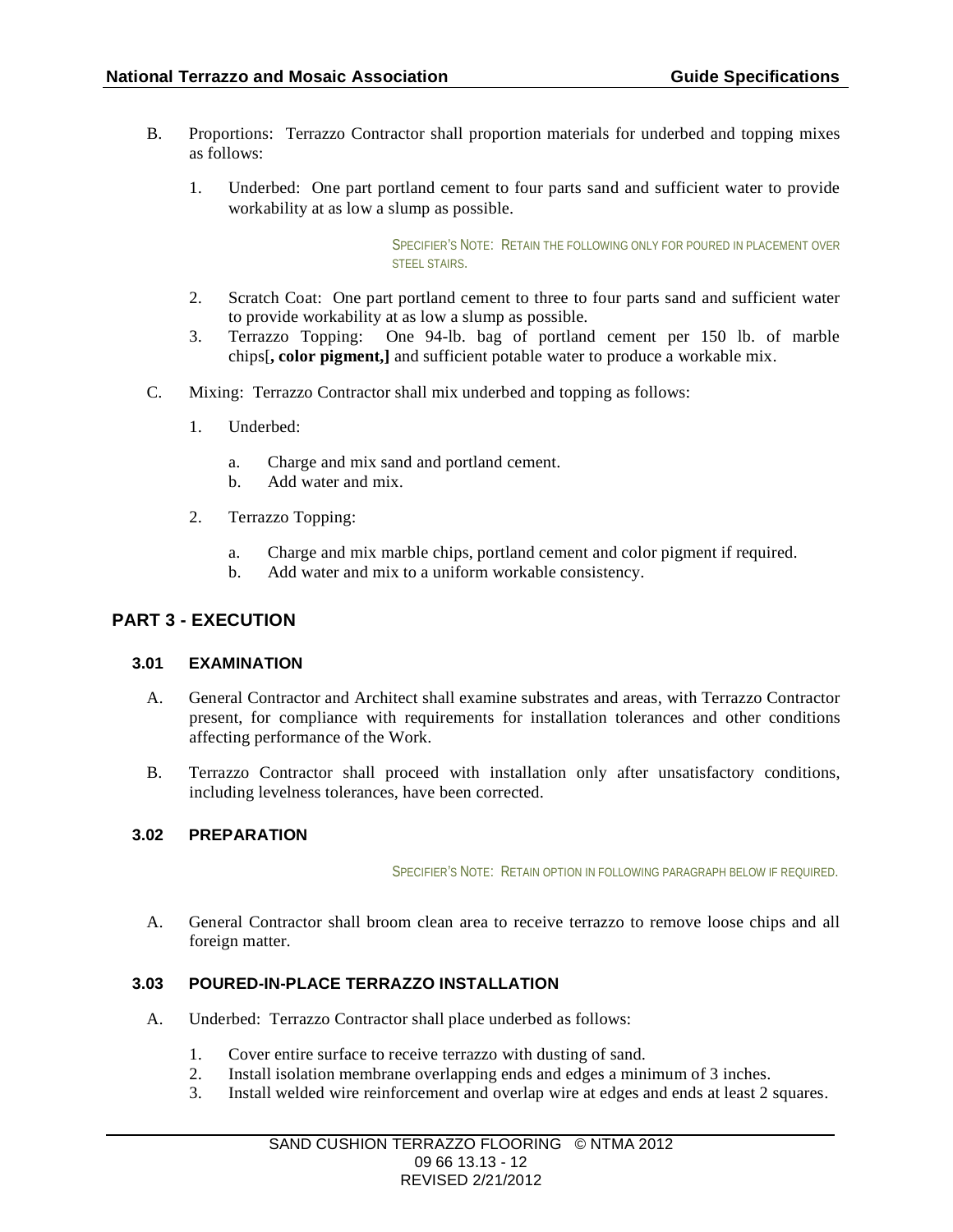4. Place underbed mix.

SPECIFIER'S NOTE: SELECT 1/2 INCH FOR STANDARD TOPPING OR 3/4 INCH FOR VENETIAN TOPPING IN FOLLOWING SUBPARAGRAPH.

- 5. Screed underbed to elevation of **[1/2 inch] [3/4 inch]** below finished floor elevation or slope and firmly compact.
- 6. Install divider strips as shown on drawings in semi-plastic underbed and trowel firmly along edges.
- B. Strip Materials: Terrazzo Contractor shall install strip materials as follows:
	- 1. Divider and Control-Joint Strips:
		- a. Locate divider strips in locations indicated.
		- b. Install control-joint strips back to back in locations indicated.
		- c. Install strips in adhesive setting bed without voids below strips, or mechanically anchor strips as required to attach strips to substrate, as recommended by strip manufacturer.

SPECIFIER'S NOTE: RETAIN "ACCESSORY STRIPS" SUBPARAGRAPH BELOW FOR ACCESSORY STRIPS.

2. Accessory Strips: Install as required to provide a complete installation.

SPECIFIER'S NOTE: RETAIN "ABRASIVE STRIPS" SUBPARAGRAPH BELOW FOR ABRASIVE STRIPS. OPTION IS BASED ON NTMA RECOMMENDATIONS FOR PRECAST TERRAZZO STAIR TREADS.

- 3. Abrasive Strips: Install with surface of abrasive strip positioned 1/16 inch higher than terrazzo surface.
- C. Terrazzo Topping: Terrazzo Contractor shall place the terrazzo topping as follows:
	- 1. Saturate underbed with water to produce a cement slurry.
	- 2. Place terrazzo mixture in panels formed by divider strips and trowel mixture to top of strips.
	- 3. Seeding of additional marble chips is optional.
	- 4. Roll and compact surface until all excess cement and water has been extracted.
	- 5. Trowel to a dense uniform flat surface disclosing lines of divider strips.

SPECIFIER'S NOTE: RETAIN "ABRASIVE STRIPS" SUBPARAGRAPH BELOW FOR ABRASIVE STRIPS. OPTION IS BASED ON NTMA RECOMMENDATIONS FOR PRECAST TERRAZZO STAIR TREADS.

6. Abrasive Strips: Install with surface of abrasive strip positioned 1/16 inch higher than terrazzo surface.

> SPECIFIER'S NOTE: CURING MAY NOT BE NECESSARY UNDER VERY HUMID CONDITIONS.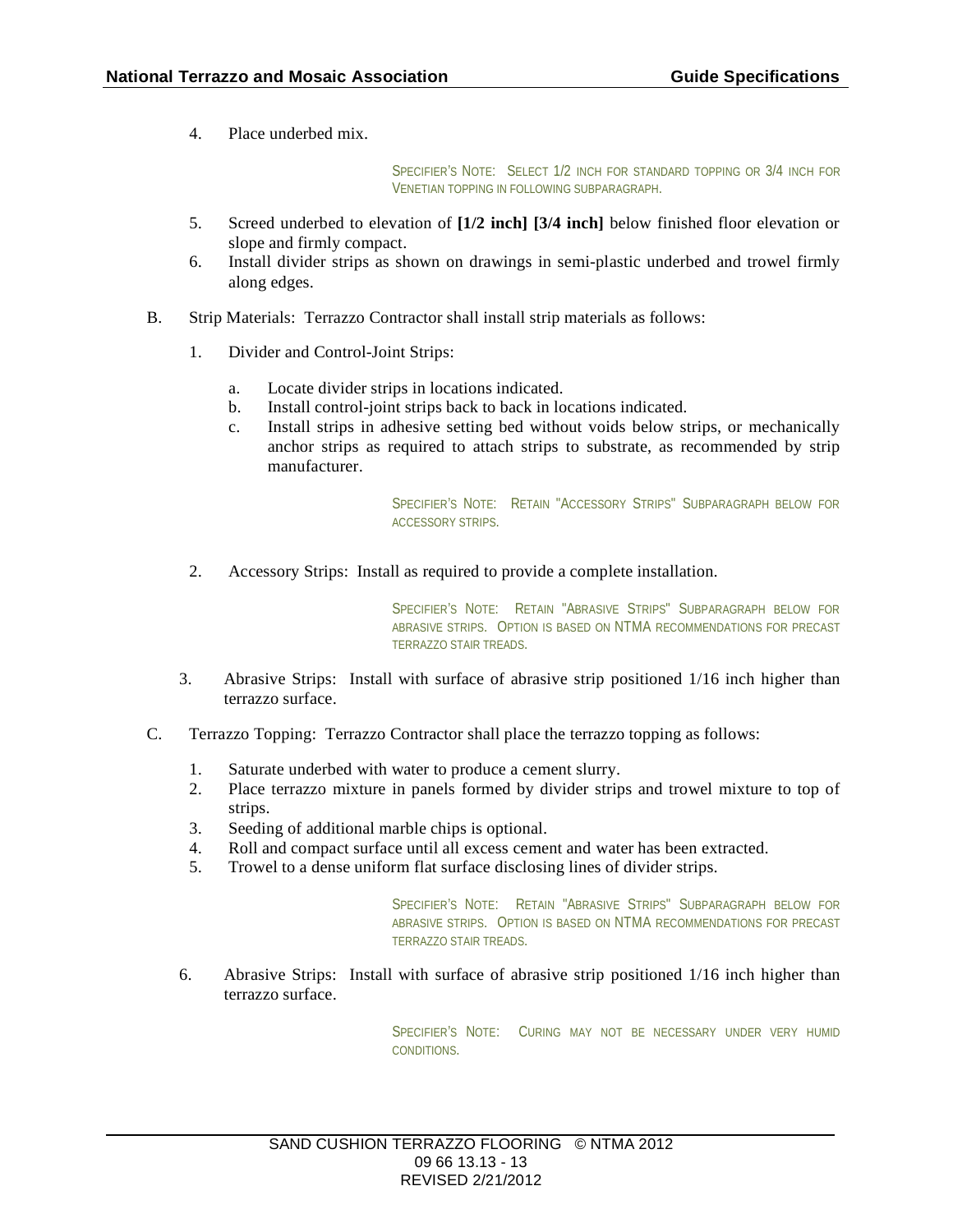- D. Curing: Terrazzo Contractor shall cure the terrazzo topping as follows:
	- 1. After completing placement of terrazzo and composition has sufficiently set, cover with water or polyethylene sheeting.
	- 2. Cure until topping develops sufficient strength to prevent lifting or pulling of terrazzo chips during grinding.

SPECIFIER'S NOTE: DELETE THE FOLLOWING PARAGRAPH AND ASSOCIATED SUBPARAGRAPHS IF POURED IN PLACE TERRAZZO BASE IS NOT USED.

SPECIFIER'S NOTE: EXACT MATCH BETWEEN BASE AND FLOOR IS USUALLY NOT POSSIBLE.

- E. Poured in Place Terrazzo Base: Terrazzo Contractor shall provide mix color for terrazzo base to match [**approved sample**] [**approved mockup**].
	- 1. Terrazzo Contractor shall place and finish terrazzo base at the same time the terrazzo floor is being installed.

SPECIFIER'S NOTE: DELETE THE FOLLOWING PARAGRAPH AND ASSOCIATED SUBPARAGRAPH IF TERRAZZO STAIRS ARE NOT USED. POURED IN PLACE TERRAZZO IS RECOMMENDED FOR INSTALLATION OVER CONCRETE STAIRS OR STEEL PAN STAIRS.

- F. Poured in Place Terrazzo Stairs: Terrazzo Contractor shall provide mix color for treads and risers to match [**main terrazzo field**] [**terrazzo border**] **[as indicated on Drawings]**.
	- 1. Place and finish terrazzo stair treads and risers at the same time the terrazzo floor is being installed.

SPECIFIER'S NOTE: RETAIN THE FOLLOWING ONLY FOR POURED-IN-PLACED INSTALLATIONS OVER STEEL STAIRS.

- 2. Apply two sheet of steel wire lath to steel treads and risers. Offset each sheet so that wires are 2 inches o. c. Screw attach to steel substrates.
- G. Finishing: Terrazzo Contractor shall finish the terrazzo topping as follows:
	- 1. Rough Grinding: Grind with 24 or finer grit stones or with comparable diamond plates.
	- 2. Grouting:
		- a. Cleanse floor with clean water and rinse.
		- b. Remove excess rinse water and machine or hand apply grout, taking care to fill voids.

SPECIFIER'S NOTE: CURING MAY NOT BE NECESSARY UNDER VERY HUMID CONDITIONS.

- 3. Cure Grout:
	- a. After grouting, cover with polyethylene sheeting.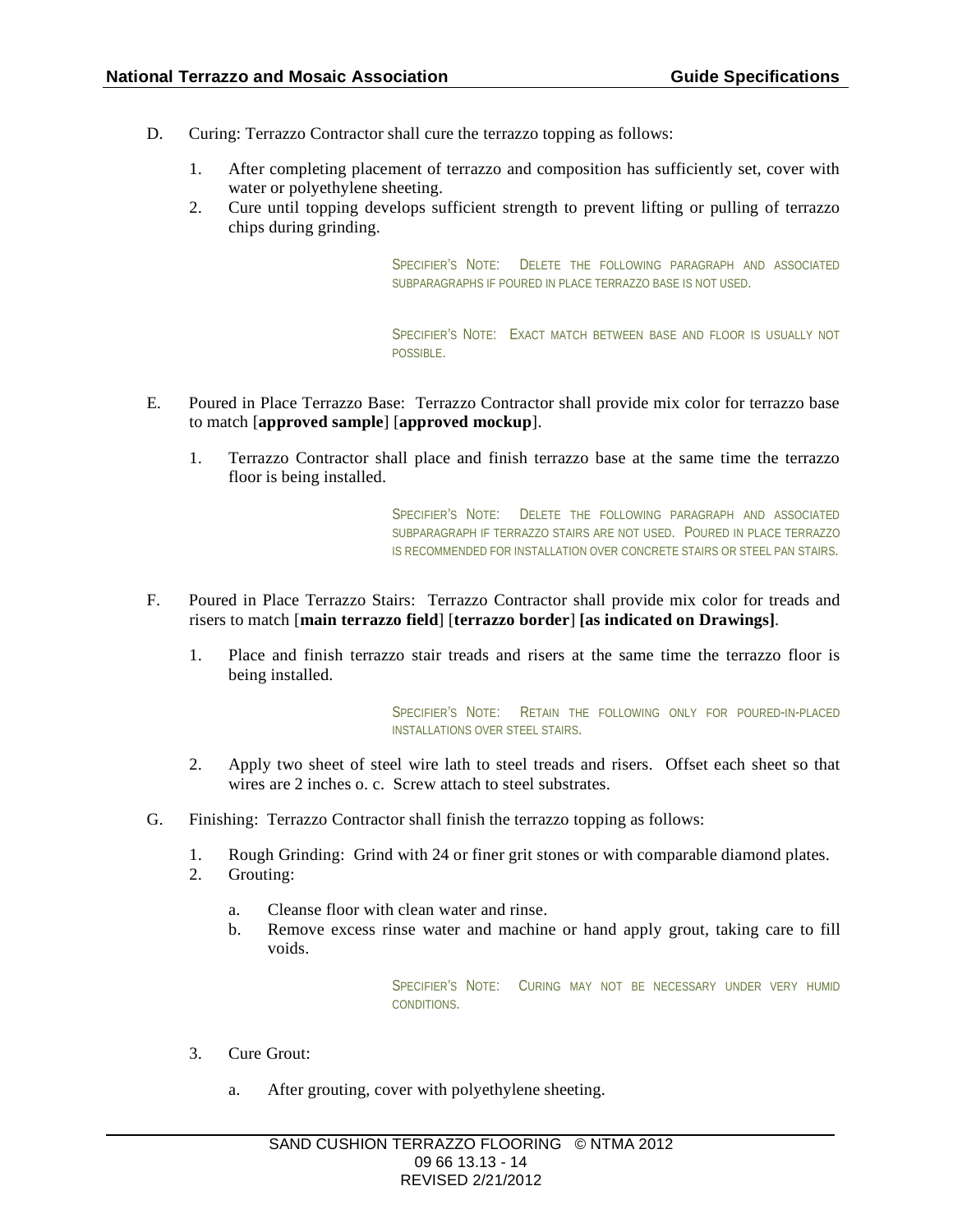b. Cure until grout is ready for grinding.

SPECIFIER'S NOTE: GROUT MAY BE LEFT ON TERRAZZO UNTIL ALL HEAVY AND MESSY WORK ON PROJECT IS COMPLETED.

4. Fine Grinding/Polishing: Grind with [**80**] [**120**] grit or with comparable diamond abrasives until all grout is removed from surface.

> SPECIFIER'S NOTE: UPON COMPLETION, TERRAZZO GENERALLY MATCHES APPROVED SAMPLES AND MOCKUPS.

> SPECIFIER'S NOTE: GRINDING AND POLISHING WITH FINER GRIT ABRASIVES MAY BE PERFORMED AFTER TERRAZZO INSTALLATION HAS BEEN ACCEPTED. CONSULT WITH TERRAZZO INSTALLER FOR OPTIONS.

- H. Terrazzo Cleaning: Terrazzo Contractor shall clean finished terrazzo as follows:
	- 1. Remove grinding residue from terrazzo surface.
	- 2. Wash terrazzo surfaces immediately after final grinding of terrazzo flooring with water and allow surfaces to dry thoroughly.
- I. Sealing: Terrazzo Contractor shall seal terrazzo according to sealer manufacturer's written instructions.

SPECIFIER'S NOTE: DELETE THE FOLLOWING ARTICLE IF PRECAST TERRAZZO UNITS ARE NOT USED.

#### **3.04 PRECAST TERRAZZO INSTALLATION**

A. Terrazzo Contractor shall install precast terrazzo units as follows:

SPECIFIER'S NOTE: DELETE THE FOLLOWING SUBPARAGRAPH IF PRECAST TERRAZZO BASE IS NOT USED. ANSI 108.05 IS THE STANDARD SPECIFICATION FOR SETTING TILE WITH LATEX-PORTLAND CEMENT THINSET MORTAR; ANSI 108.06 IS THE STANDARD SPECIFICATION FOR SETTING TILE WITH WATER-CLEANABLE TILE-SETTING EPOXY.

1. Precast Terrazzo Base: Use [**latex-portland cement mortar**] [**or**] [**epoxy adhesive**] to install precast terrazzo base over substrates indicated according to [**ANSI 108.5**] [**or**] [**ANSI 108.6**].

> SPECIFIER'S NOTE: KEEP FOLLOWING SUBPARAGRAPH IF PRECAST STAIR UNITS ARE SET ON CONCRETE STAIRS AND LANDINGS OR CONCRETE FILLED TREADS AND LANDINGS. ANSI 108.05 IS THE STANDARD SPECIFICATION FOR SETTING TILE WITH LATEX-PORTLAND CEMENT THINSET MORTAR; ANSI 108.06 IS THE STANDARD SPECIFICATION FOR SETTING TILE WITH WATER-CLEANABLE TILE-SETTING EPOXY.